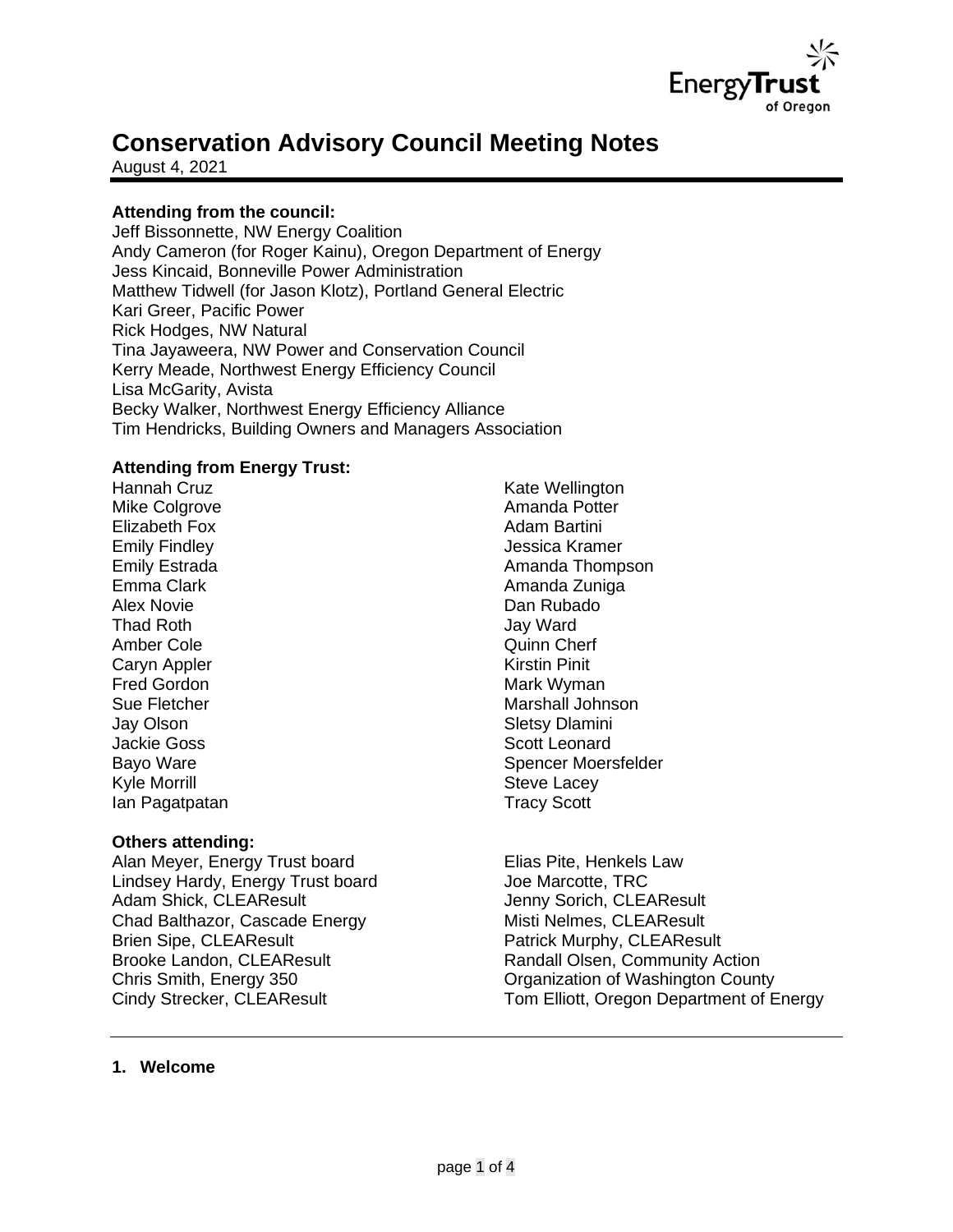Hannah Cruz, senior communications manager, convened the meeting at 1:32 p.m. via Zoom. The agenda, notes and presentation materials are available at [www.energytrust.org/about/public-meetings/conservation-advisory-council-meetings.](http://www.energytrust.org/about/public-meetings/conservation-advisory-council-meetings)

Hannah Cruz opened with a summary of the agenda and led a round of introductions among the Conservation Advisory Council and board members. Hannah Cruz stated that representatives from low-income customer organizations had been invited to attend the meeting.

Hannah Cruz invited feedback on notes from the June meeting, and they were approved with no changes.

## **2. Exploration of ways to provide cost-effective energy efficiency measures to DEI communities**

## *Topic summary*

Oregon Public Utility Commission (OPUC) has been having broader conversations about costeffectiveness and exploring ways Energy Trust can better address energy burden within the existing framework. These two topics emerged at a public OPUC workshop in April as possible ways to expand measure availability for customers with limited incomes.

#### *Estimation of non-energy benefit impacts of reduced utility customer arrearages from energy-saving measures*

Energy Trust presented an analysis to estimate the impact that energy savings can have on reducing arrearages, or debt from past-due customer utility bills, for utilities as a non-energy benefit. Since the beginning of the COVID-19 pandemic, the total amount of arrearages has grown and become more widespread in Energy Trust service territory. Stakeholders have asked whether there is value in reducing these arrearages in order to make energy-efficiency measures more available to impacted customers.

Energy Trust staff used a proxy calculation framework and some borrowed assumptions to calculate the value of reducing utility expenses associated with arrearages and then applied these values as non-energy benefits to the Utility Cost Test and Total Resource Cost test to understand the impact that these values have on the overall cost-effectiveness of measures. Typically, non-energy benefits are only applied to the numerator of the Total Resource Cost test. However, because these non-energy benefits directly impact utilities, these benefits were also applied in the numerator of the Utility Cost Test.

Outcomes of this analysis demonstrated that this set of non-energy benefits can increase the incentive cap on the tested measures, though not by a significant amount. Current incentive levels for these measures are already well below the current maximum incentive that could be offered due to budgeting and program delivery decisions. In addition, results indicate that these non-energy benefits would not significantly increase the benefit-cost ratio for the Total Resource Cost test.

This particular analysis required a significant investment of resources and the results did not significantly change the outcomes of the cost-effectiveness of the tested measures based on the results of the Utility Cost Test or Total Resource Cost test. Energy Trust can still pursue cost-effectiveness exceptions with the OPUC for measures targeted at limited-income customers. Furthermore, emerging policies which arise from recent Oregon state legislation could reshape the framework that establishes how Energy Trust serves these customers.

#### *Discussion*

Council members asked clarifying questions about the methodology throughout the presentation including: whether the test defines measure life as the life of the measure or the duration of the non-energy benefit being investigated (Lisa McGarity); how durable is the arrearage data given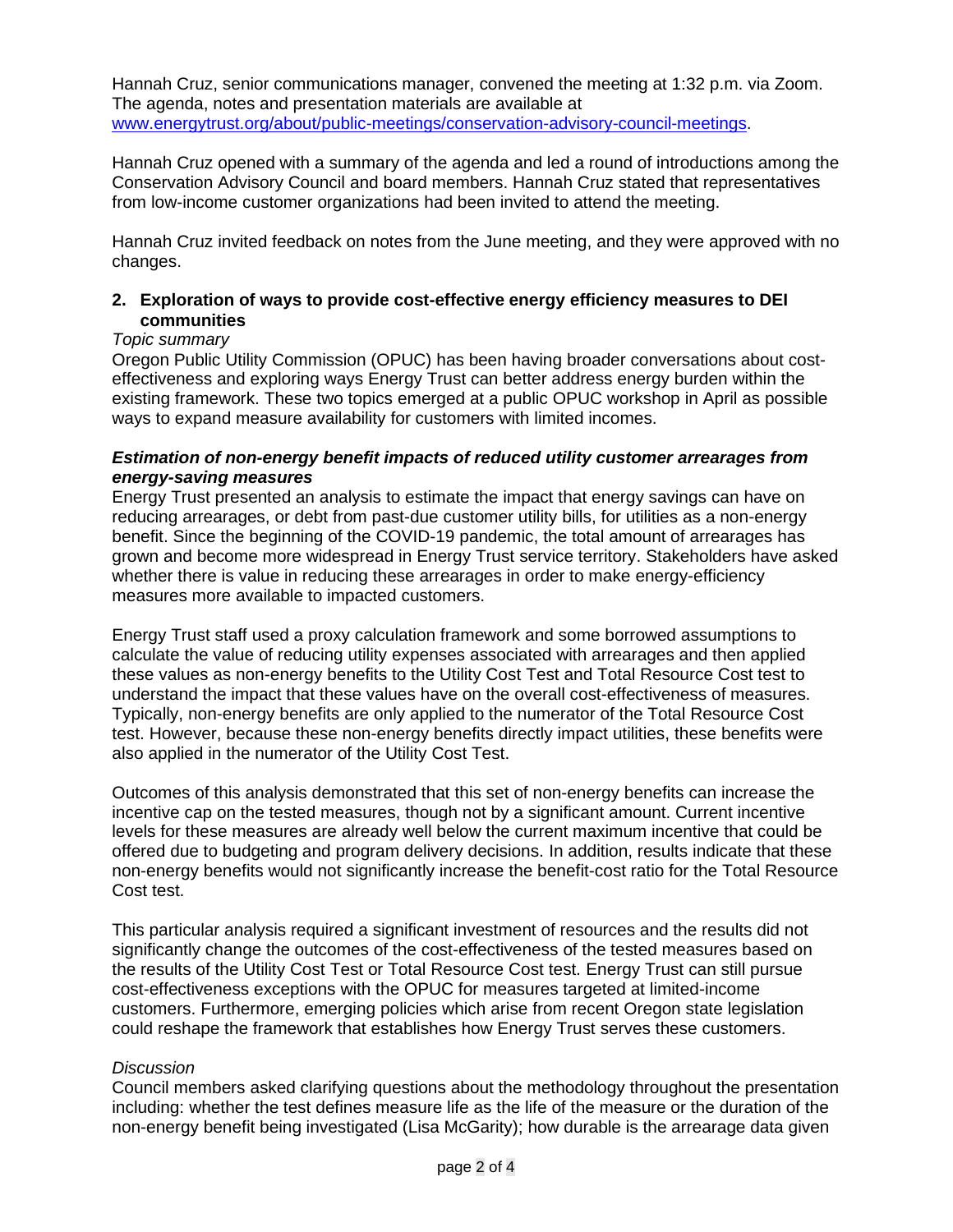that it is based on a limited timeframe and may change if COVID-19 ceases to have an impact in the future (Kari Greer); if the study considered electric and gas arrearages separately or as an average (Lisa McGarity) and if the study quantified the theoretical value of reducing arrearages that could reoccur throughout a measure life (Lisa McGarity). An attendee asked whether the study could account for low-income customers who pay for utility bills using a credit card and accrue interest (Brien Sipe).

## *Next steps*

Energy Trust will continue to strategically identify and analyze non-energy benefits that have the potential to significantly contribute to the overall cost-effectiveness of measures intended to help limited-income customers.

## *Energy Trust co-funding results with Community Action Organization of Washington County*

## *Topic summary*

Marshall Johnson, senior program manager, presented a summary of results from a collaboration to fund energy-saving improvements in low-income customer homes served by Community Action Organization of Washington County (CAO).

Starting in 2019, OPUC expanded the public purpose charge framework to allow Energy Trust and Oregon Housing and Community Services (OHCS) to co-fund measures benefitting lowincome customers with energy efficiency and weatherization measures. The framework allows Energy Trust to claim savings for the co-funded measures. Energy Trust worked with Portland General Electric to identify CAO as a candidate to begin applying this framework with weatherization and HVAC measures.

After a pilot year, the effort was renewed for additional program years. The pandemic created challenges for CAO with reaching customers and spending program funds due to labor and material shortages, resulting in a remaining pipeline of projects to complete when resources are available.

Randall Olsen from CAO provided insights from the collaboration, and shared that the overall experience has been positive, and allowed them to weatherize more homes and install more measures in those homes. One lesson learned was a need to for the two organizations to align terminology.

#### *Discussion*

Council members expressed support for the co-funding framework and offered suggestions including: Department of Environmental Quality's Climate Protection Program could be a source of funding in 2022 to work with nonprofits to deliver measures that reduce greenhouse gas emissions (Lisa McGarity); Bonneville Power Administration is working on a marketing plan for underserved communities through the Comfort Ready Home program, which includes increasing outreach to tribes and a team dedicated to tribal relations that could be a resource (Jess Kincaid); and a suggestion that Energy Trust should continue presenting on its growing focus on outreach and partnerships with community-based organizations (Lisa McGarity).

#### *Next steps*

Energy Trust will continue this co-funding effort and develop a proposal with key metrics to share with the OPUC. There are also plans to apply this framework to manufactured home replacement opportunities with additional agencies.

# **3. HB 3141 passage and implementation**

*Topic summary*